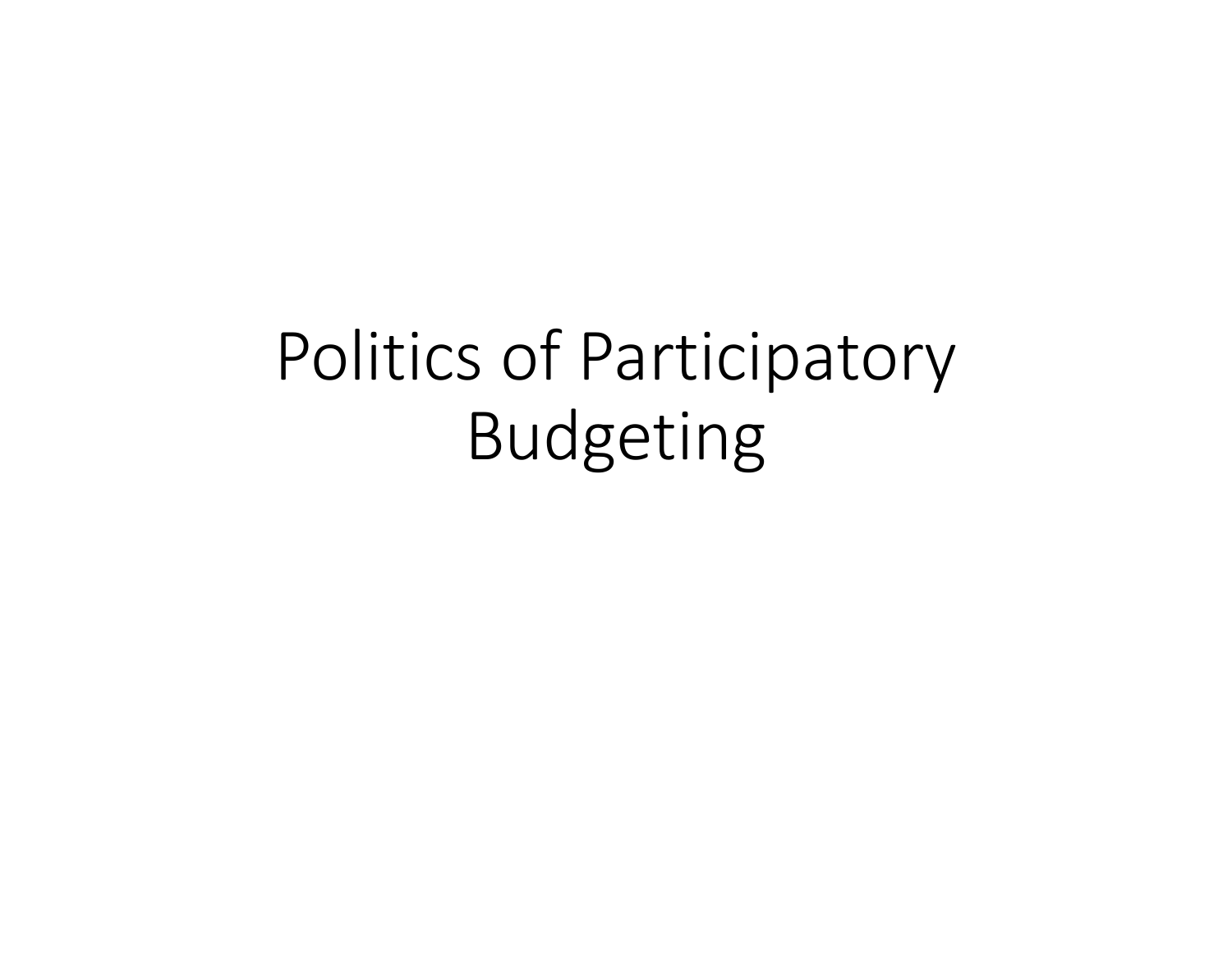#### What is Politics?

Personal, interpersonal, contextual or organizational factors, including policies and practices, that either restrict or open discussion and the range of acceptable proposals.

In this framework, the point of participatory budgeting is to encourage democratic habits, or a culture of democracy, and expand discussion and choices.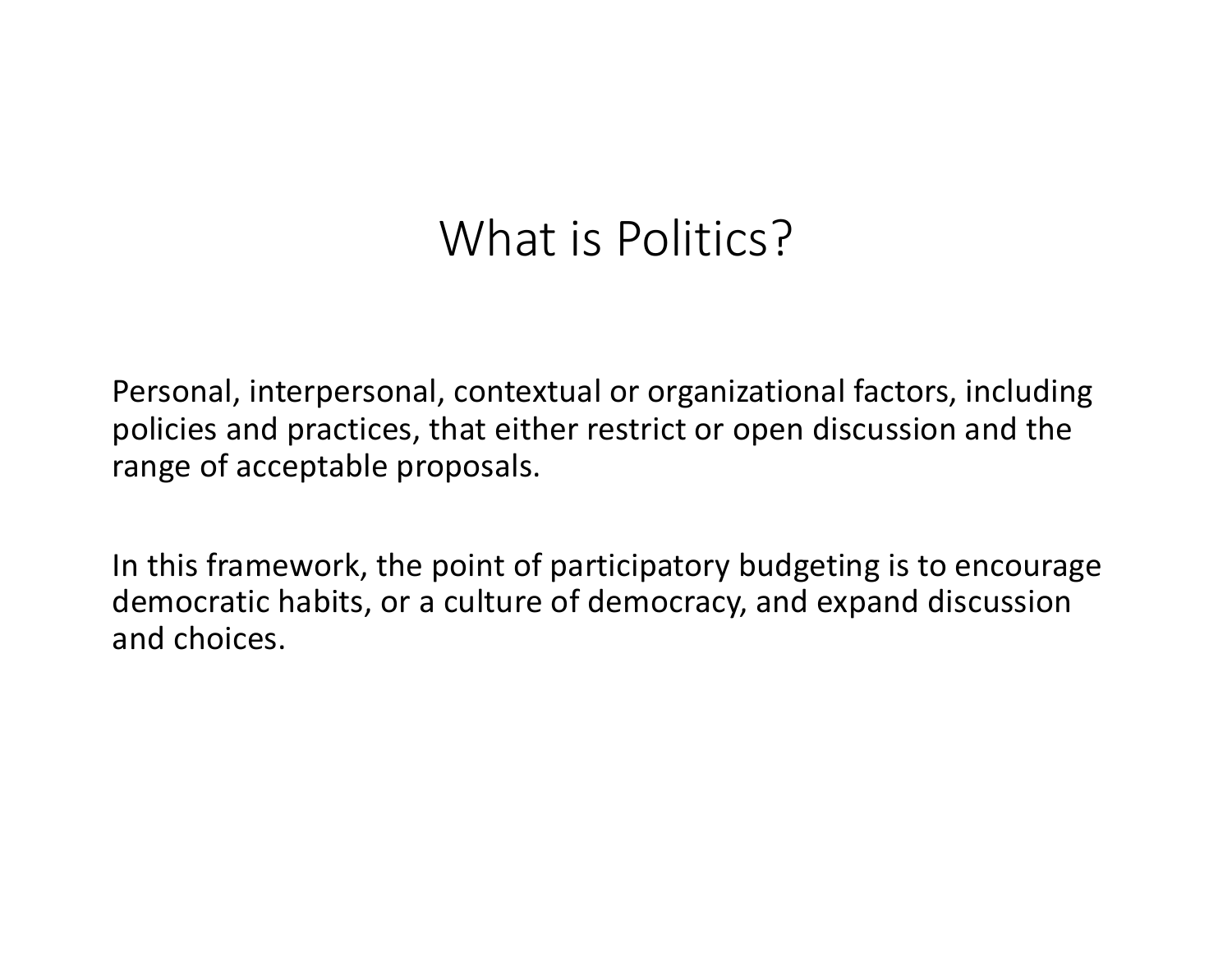#### Personal Reflection

- What does inclusion mean to you?
- What are some barriers to inclusion?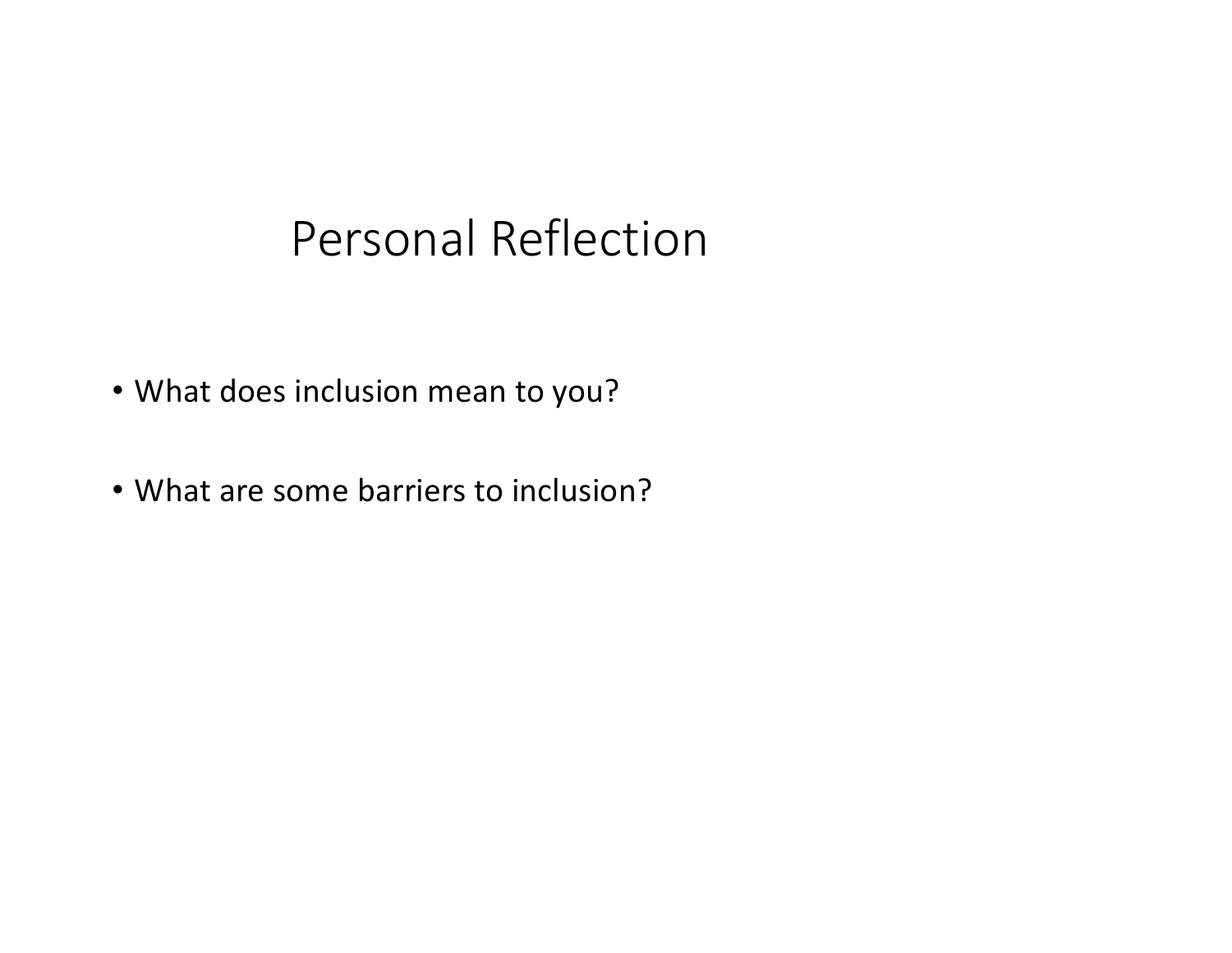# Politics of Talking

- Who gets to speak?
- What language is recognized?
- What opinions or insights are accepted?
- Who can present ideas?

vThe point is to avoid anyone having a monopoly on ideas or speech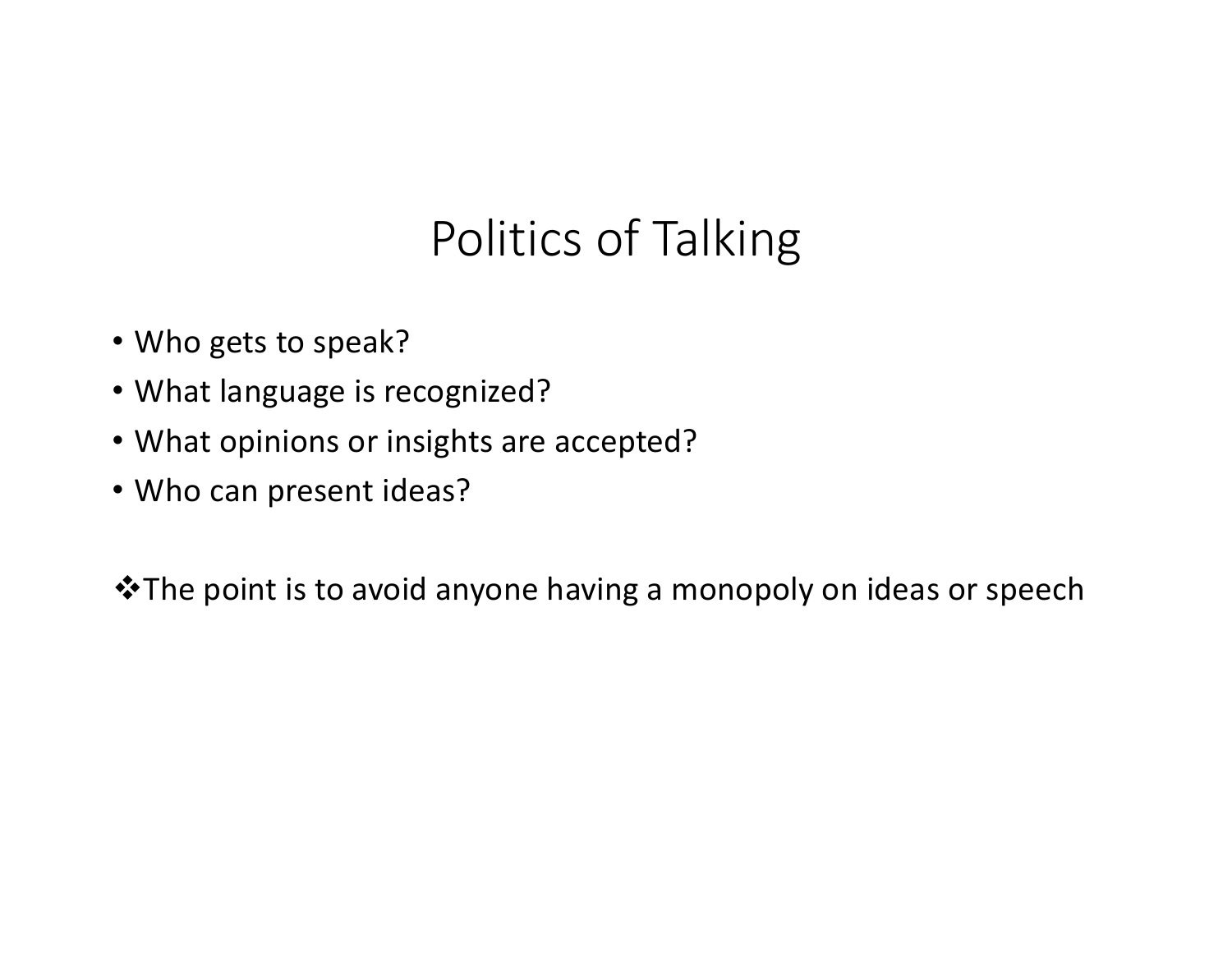## Politics of Meetings

- Who sets the agenda?
- Are discussions controlled?
- Are meetings accessible to everyone?
- Is an environment of participation established?

**\*** Do meetings support inclusion?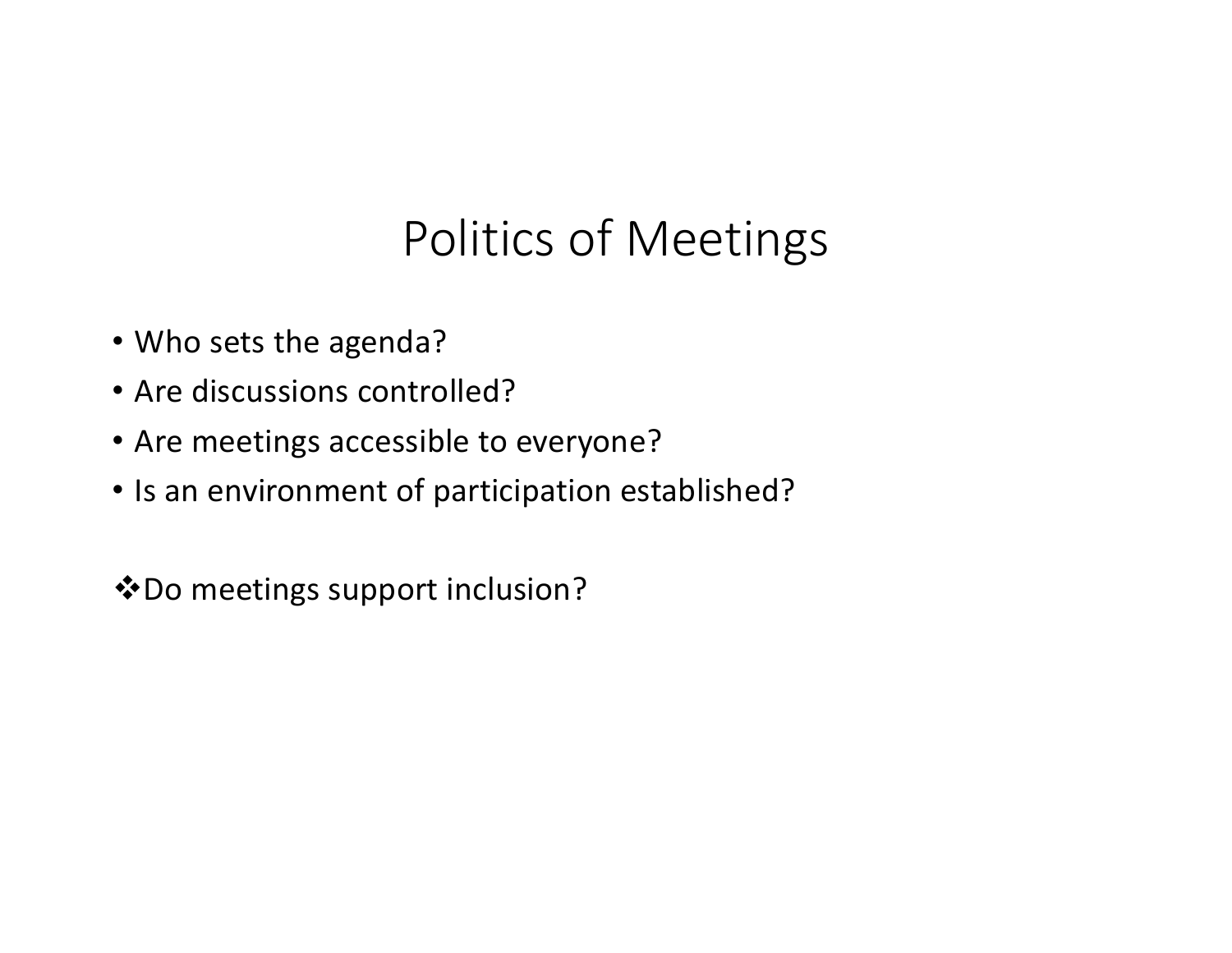### Politics of Project Selection

- Do all ideas get a fair hearing?
- Is there too much emphasis on being pragmatic?
- Are desires properly understood?
- What is the best combination of funded projects?

❖ Project selection should be as expansive as possible.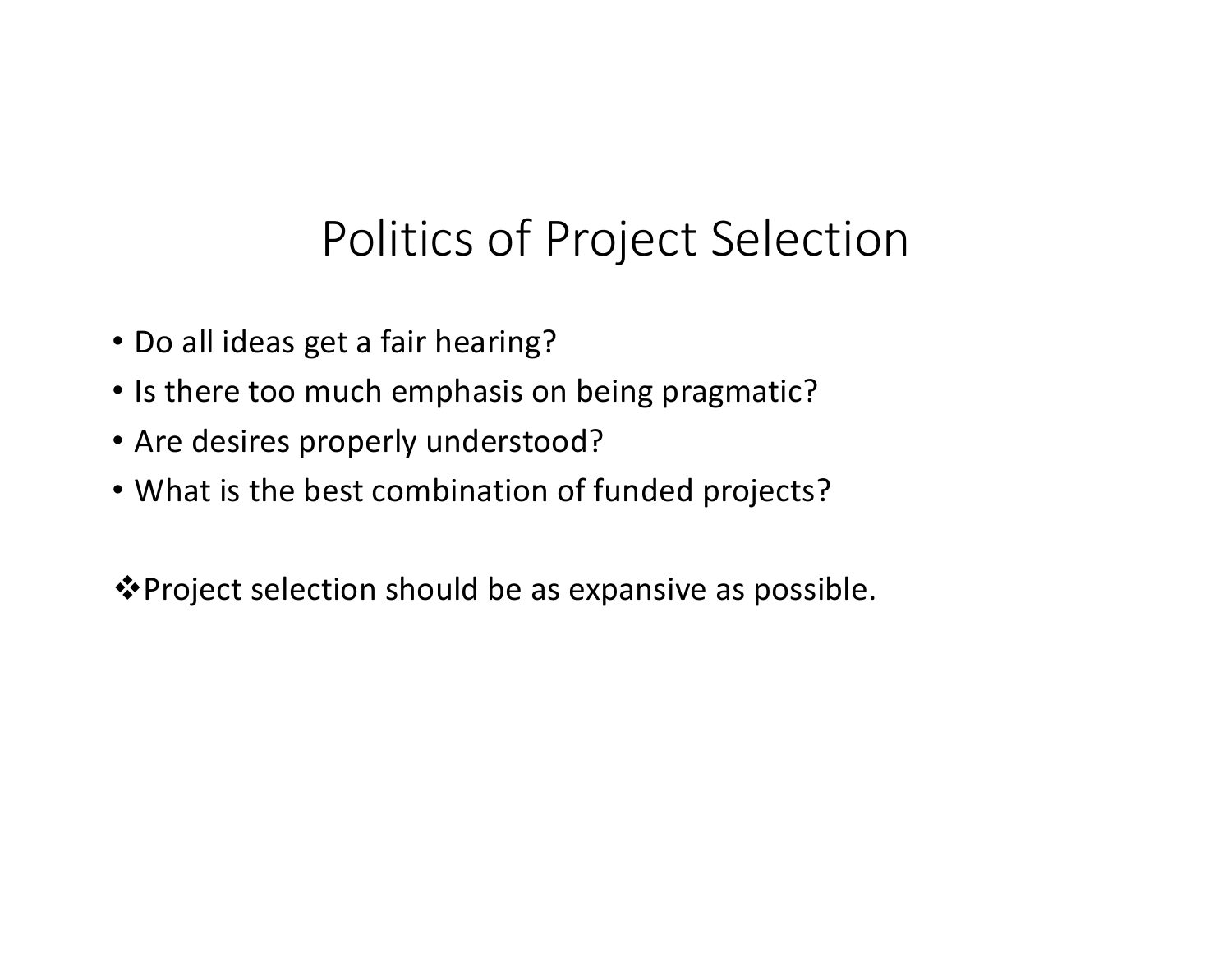#### Personal Reflection

- How can persons begin to care for others?
- What would a fair selection process look like?
- Is establishing a budget a struggle for fairness?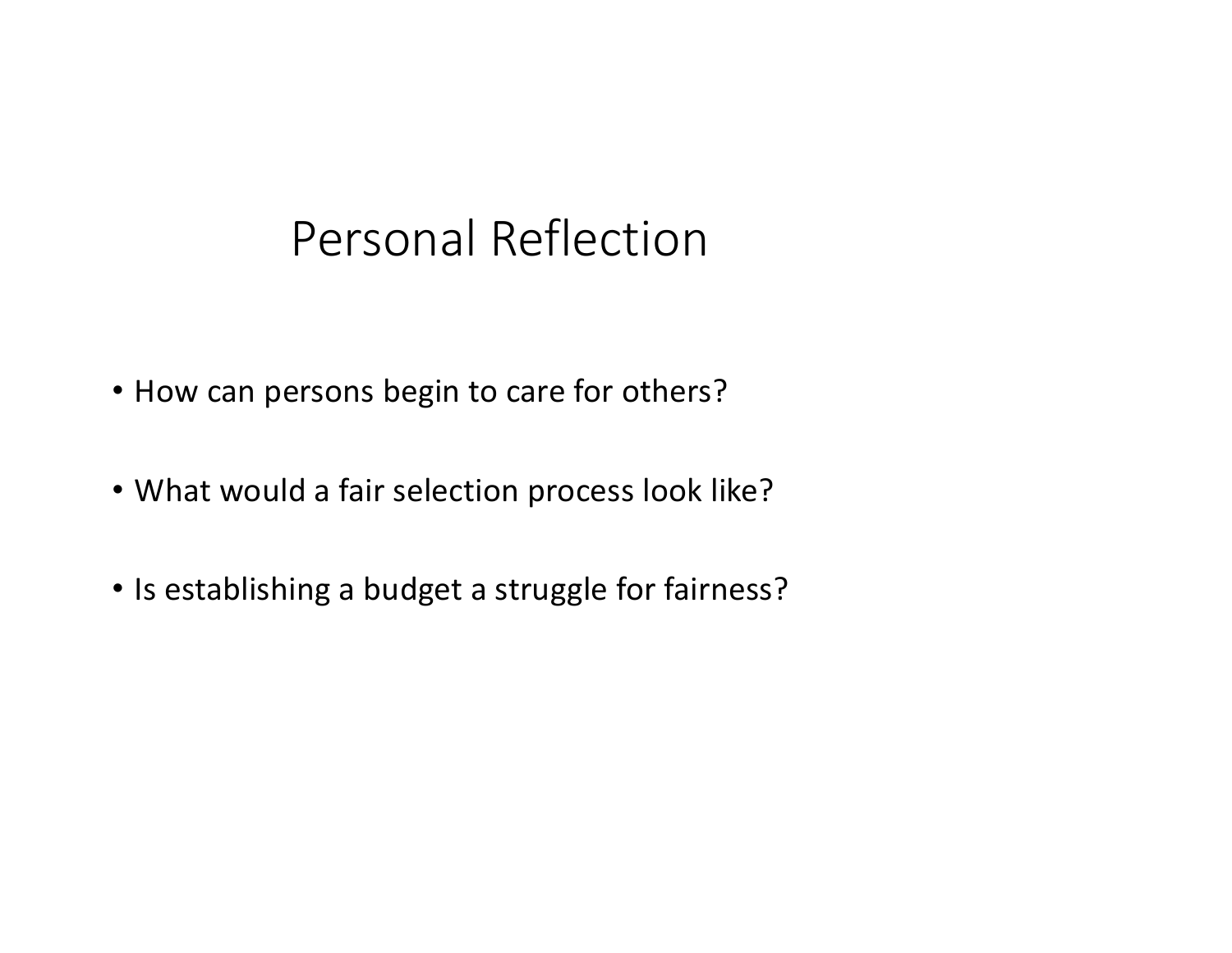### Politics of Empowerment

- How can cooptation be avoided?
- Is pushback encouraged?
- How can an assertive posture be maintained?
- Is cooperation possible through recognition and reconciliation?

**\*** Briefly, think of empowerment as the ability to make decisions and solve problems, along with the ability to implement these activities.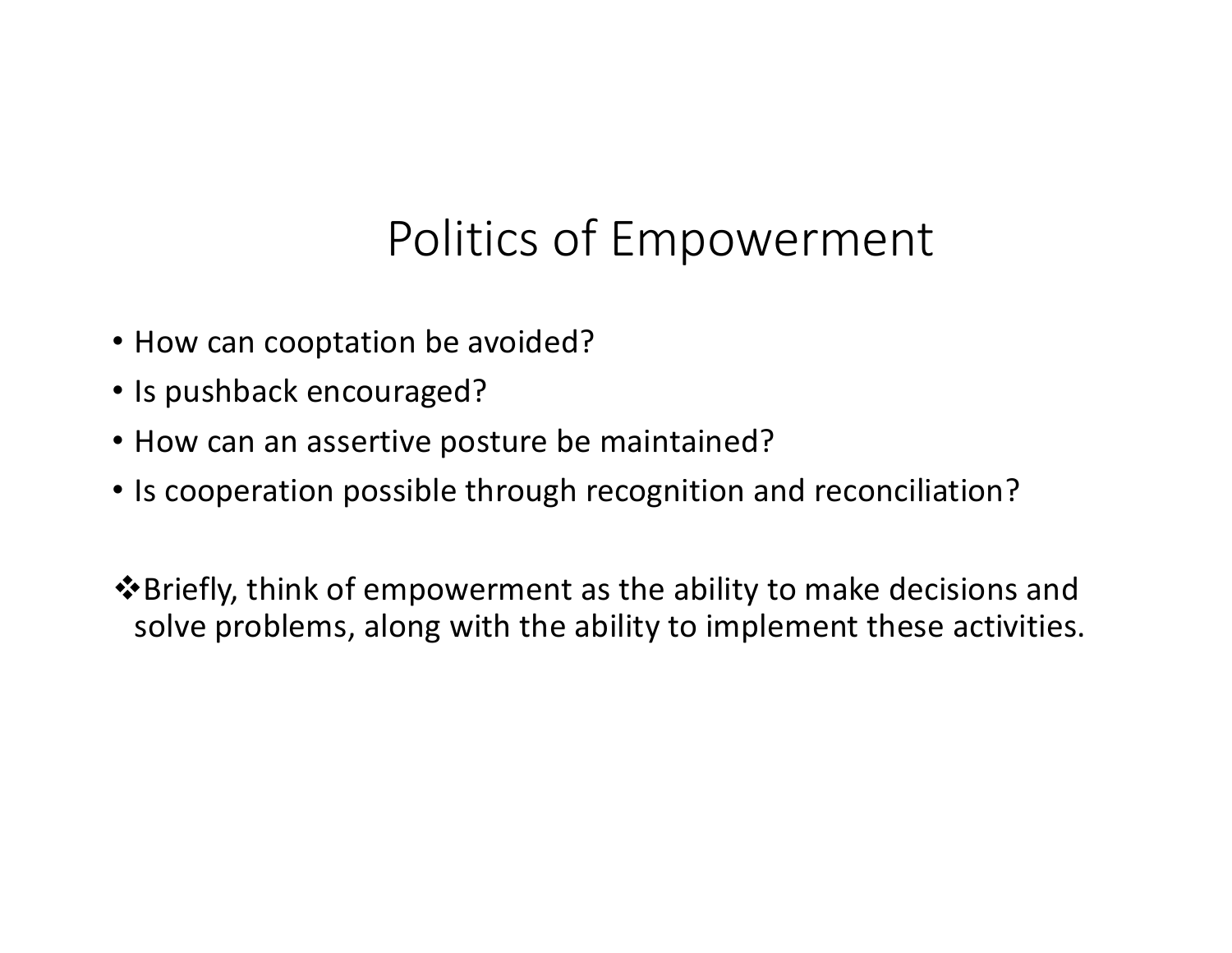### Community Empowerment

- Changing the locus of action.
- Dissemination of information and action.
- Reflection on and disengagement from former centers of action.
- Foster different centers of action

v Goal: multiple, coordinated centers of action in a community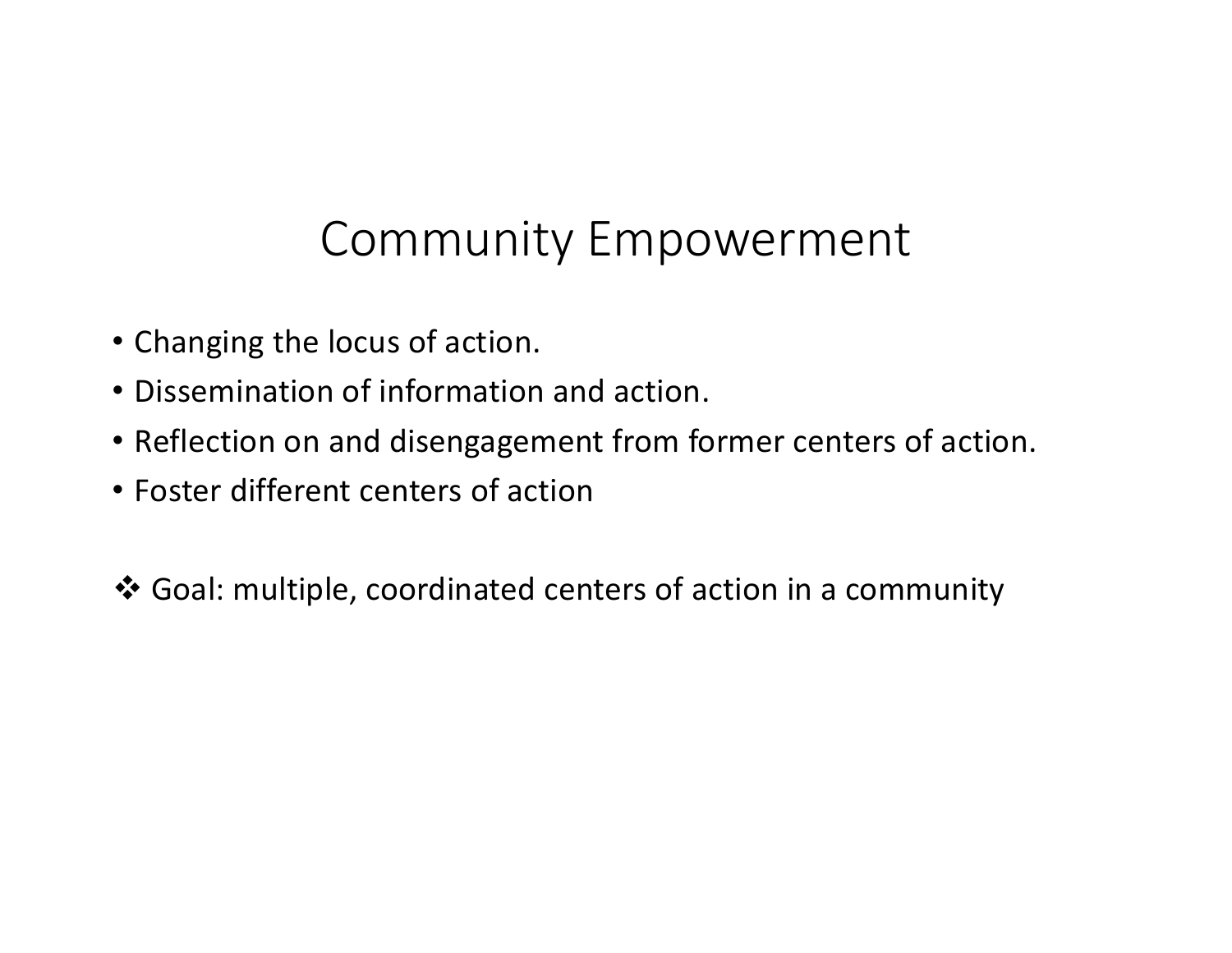### Politics of Social Justice

- Has inclusion been achieved?
- Is equity a dominant theme?
- Has everyone been treated with dignity?
- Is solidarity/support a guiding principle?
- Is anyone left behind?

\* The aim is to establish what some writers call a "moral economy." Have institutional barriers been addressed that stifle the vision of such an economy?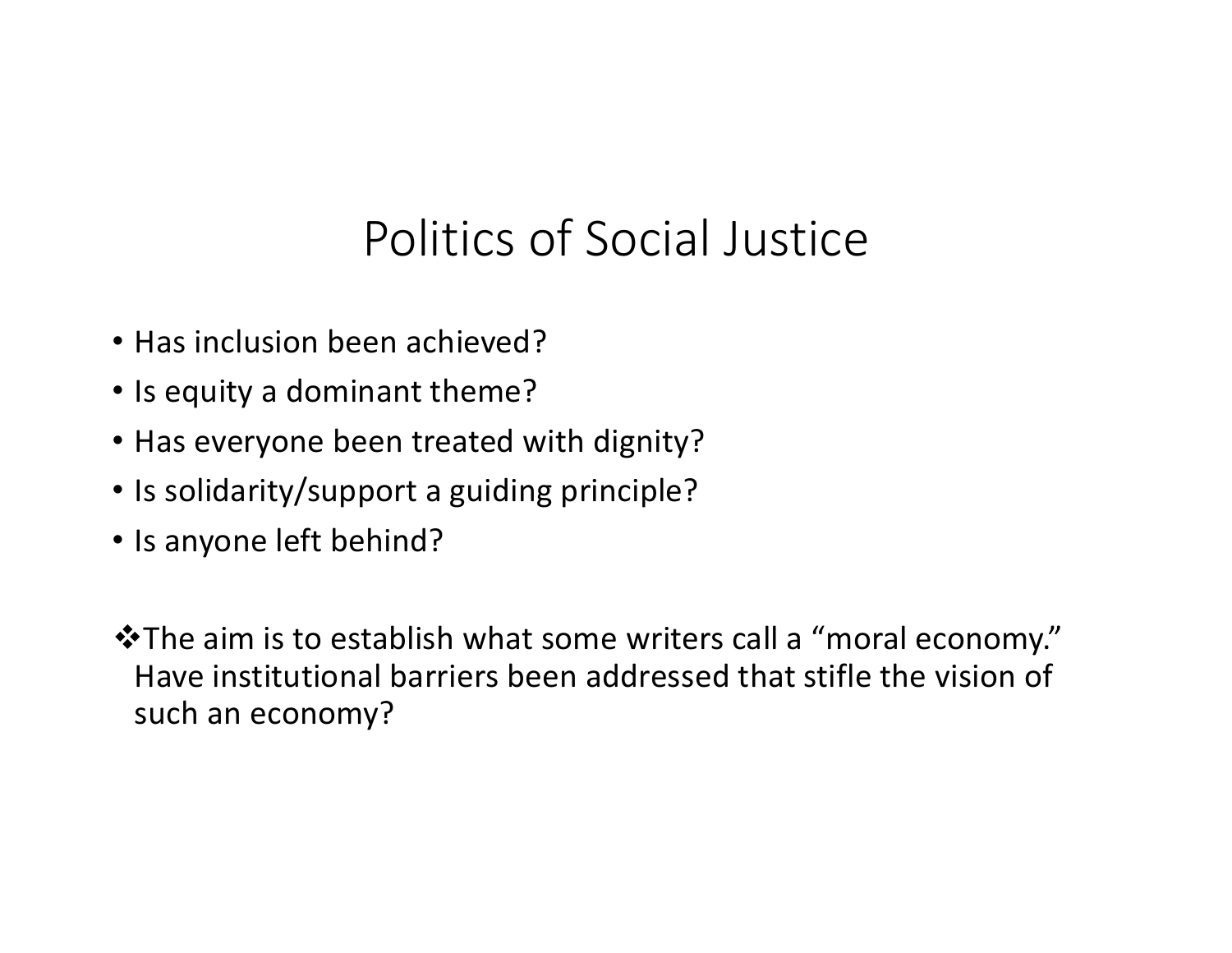### Politics of Solidarity

- Has community well-being been treated as important?
- Has the spirit of collaboration been fostered?
- Has interpersonal trust been emphasized?
- Have encompassing outcomes been encouraged?